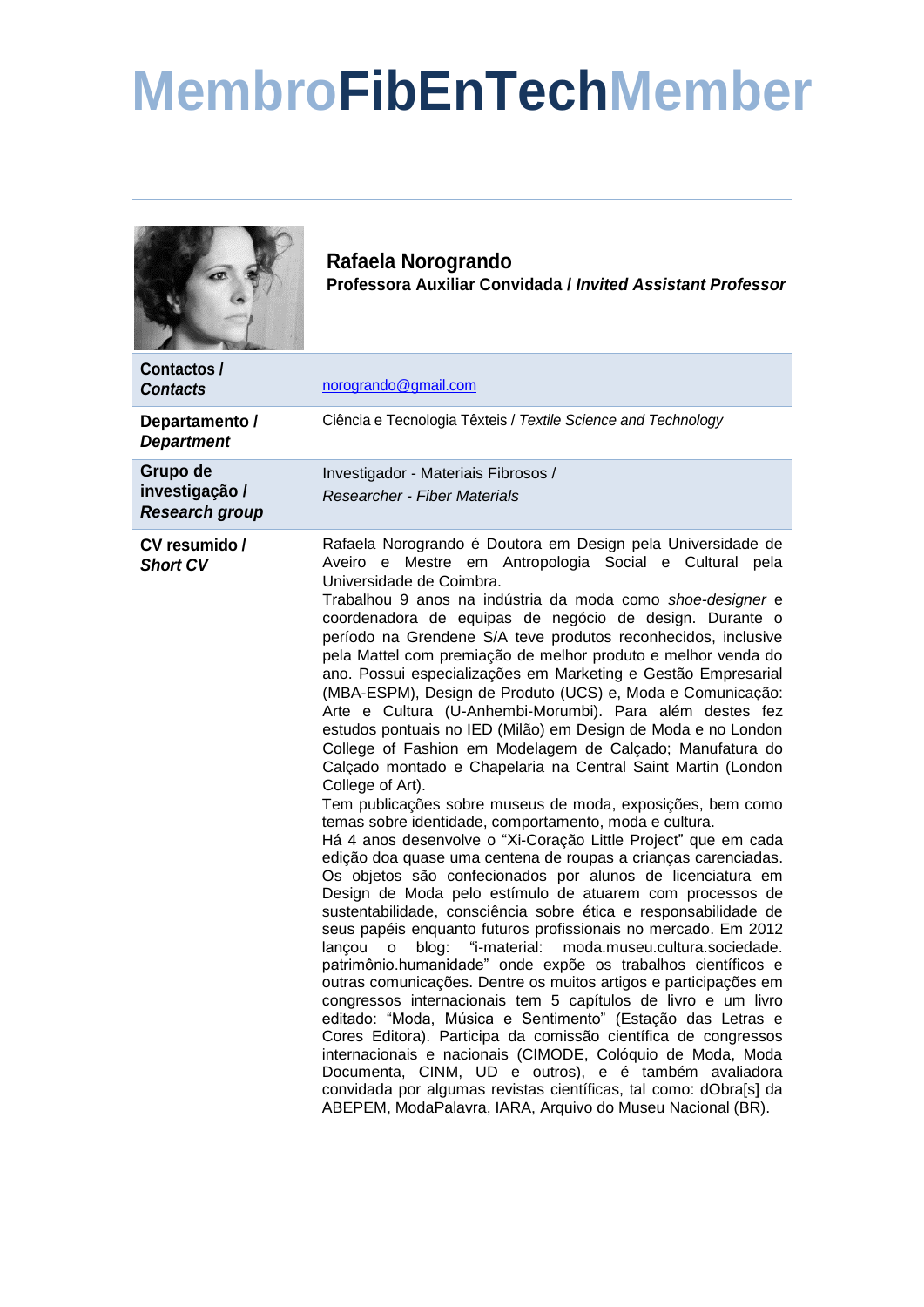## **MembroFibEnTechMember**

|                                                         | Rafaela Norogrando holds a PhD in Design from the University<br>of Aveiro and a Master's degree in Social and Cultural<br>Anthropology from the University of Coimbra. Worked 9 years in<br>the fashion industry as a shoe designer and coordinator of<br>design business groups. During the period at Grendene, she<br>had products recognized, including awards by Mattel Brands:<br>Best Product and Best Sale of the year. She has a MBA<br>(ESPM), graduate specialization in Product Design (UCS) and<br>Fashion and Communication: Art and Culture (U-Anhembi-<br>Morumbi). In addition, she has carried out specific studies in IED<br>(Milan) in Fashion Design and in the London College of fashion<br>and Central Saint Martin (at London College of Art): in Shoe<br>Pattern Cutting, Shoe Making and Millinery. Norogrando has<br>publications about fashion museums, exhibitions, as well as<br>topics on identity, behaviour, fashion and culture. Four years<br>ago, she develops the "Xi- Heart Little Project" which in each<br>edition of nearly a hundred clothes for children in need. The<br>themes are made by students of degree in Fashion Design for<br>the stimulus of acting with processes of sustainability,<br>conscience about the ethics and responsibility for their roles as<br>future professionals in the market. In 2012 she launched the<br>blog: "i-material: moda.museu.cultura.soci.sociedad.patrimônio.<br>humanidade" where she exposes the scientific works and other<br>communications. Among many articles and participations in<br>international congresses have 5 book chapters and an edited<br>book: "Fashion, Music and Feeling". Participation of the<br>scientific committee of international and national congresses<br>(CIMM, Fashion Colloquium, Fashion Documentation, CINM,<br>UD and others), and she is also an evaluator invited by some<br>scientific journals, such as: dObra[s] from<br>ABEPEM,<br>ModaPalavra, IARA, Archive of the National Museum (BR). |
|---------------------------------------------------------|-----------------------------------------------------------------------------------------------------------------------------------------------------------------------------------------------------------------------------------------------------------------------------------------------------------------------------------------------------------------------------------------------------------------------------------------------------------------------------------------------------------------------------------------------------------------------------------------------------------------------------------------------------------------------------------------------------------------------------------------------------------------------------------------------------------------------------------------------------------------------------------------------------------------------------------------------------------------------------------------------------------------------------------------------------------------------------------------------------------------------------------------------------------------------------------------------------------------------------------------------------------------------------------------------------------------------------------------------------------------------------------------------------------------------------------------------------------------------------------------------------------------------------------------------------------------------------------------------------------------------------------------------------------------------------------------------------------------------------------------------------------------------------------------------------------------------------------------------------------------------------------------------------------------------------------------------------------------------------------------------------------------------------|
| Interesses científicos /<br><b>Scientific interests</b> | Moda, Comunicação e Identidade<br>Património Cultural<br>Museus de Moda e Design de Exposição<br>Moda e Sustentabilidade<br>Cultura Material e Intangível de Moda<br>Fashion, Communication and Identity<br>Cultural heritage<br>Fashion Museums and Exhibition Design<br><b>Fashion and Sustainability</b><br>Material and Intangible Culture of Fashion                                                                                                                                                                                                                                                                                                                                                                                                                                                                                                                                                                                                                                                                                                                                                                                                                                                                                                                                                                                                                                                                                                                                                                                                                                                                                                                                                                                                                                                                                                                                                                                                                                                                   |